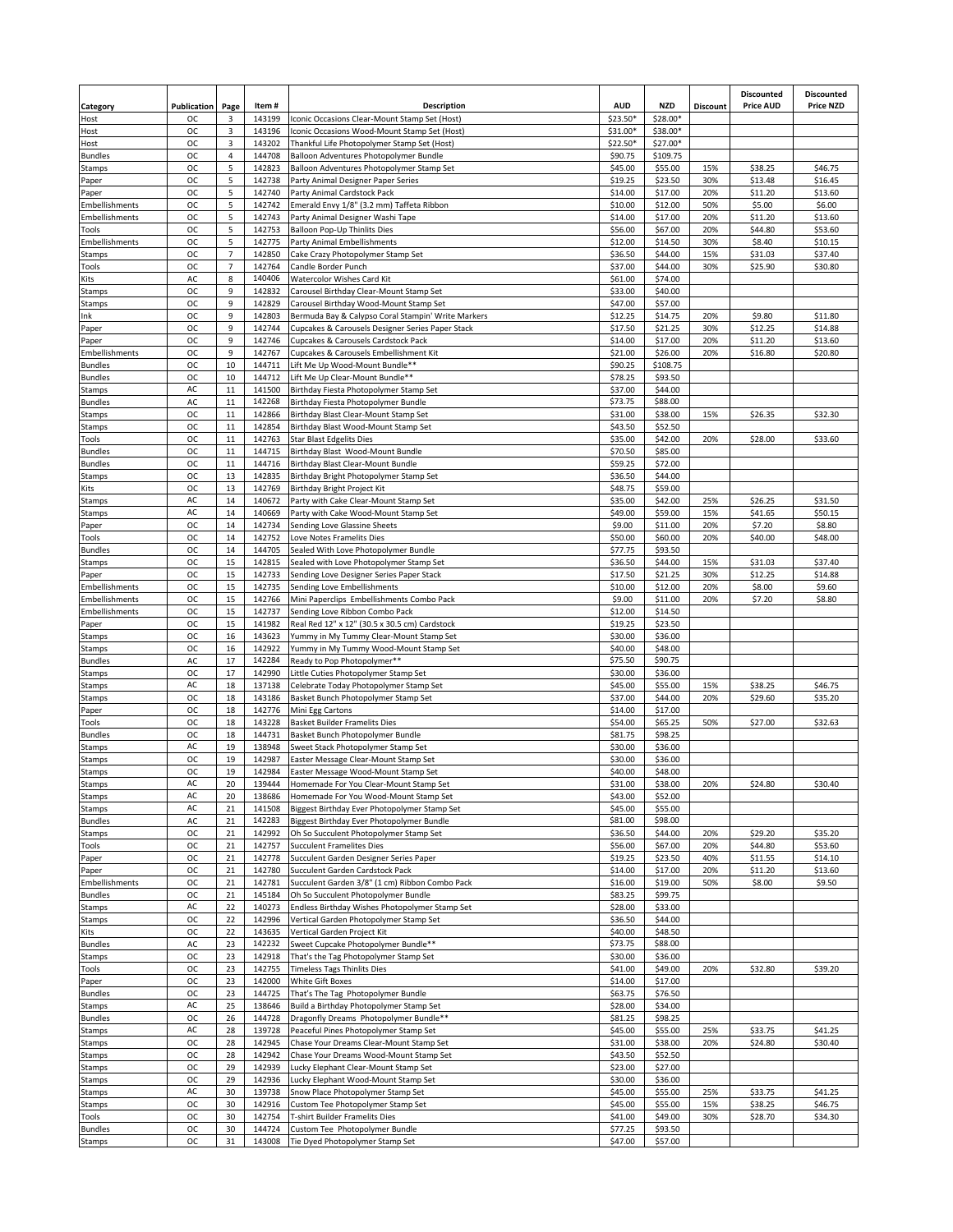| <b>Stamps</b>           | AC        | 32       | 135047           | Wondrous Wreath Photopolymer Stamp Set                             | \$45.00            | \$55.00            |     |         |         |
|-------------------------|-----------|----------|------------------|--------------------------------------------------------------------|--------------------|--------------------|-----|---------|---------|
| Embellishments          | <b>OC</b> | 32       | 142741           | Sprinkles Embellishments                                           | \$9.75             | \$12.00            | 40% | \$5.85  | \$7.20  |
| Ink                     | ОC        | 32       | 142805           | Peekaboo Peach Ombre Stampin' Pad                                  | \$15.75            | \$19.25            | 20% | \$12.60 | \$15.40 |
|                         |           |          |                  |                                                                    |                    |                    |     |         |         |
| Embellishments          | ОC        | 32       | 142773           | Tasty Treats Designer Washi Tape                                   | \$14.00            | \$17.00            | 20% | \$11.20 | \$13.60 |
| <b>Bundles</b>          | oc        | 32       | 145181           | Cool Treats Photopolymer Bundle**                                  | \$82.75            | \$99.75            |     |         |         |
| Stamps                  | AC        | 33       | 139759           | Embellished Ornaments Clear-Mount Stamp Set                        | \$35.00            | \$42.00            | 50% | \$17.50 | \$21.00 |
| Stamps                  | AC        | 33       | 139756           | Embellished Ornaments Wood-Mount Stamp Set                         | \$49.00            | \$59.00            | 15% | \$41.65 | \$50.15 |
| Paper                   | OC        | 33       | 142770           | Tasty Treats Specialty Designer Series Paper                       | \$22.75            | \$27.75            | 40% | \$13.65 | \$16.65 |
|                         |           |          |                  |                                                                    |                    |                    |     |         |         |
| Paper                   | <b>OC</b> | 33       | 142772           | <b>Tasty Treats Cardstock Pack</b>                                 | \$14.00            | \$17.00            | 20% | \$11.20 | \$13.60 |
| Stamps                  | AC        | 34       | 139882           | Holly Jolly Greetings Clear-Mount Stamp Set                        | \$35.00            | \$42.00            | 25% | \$26.25 | \$31.50 |
| Stamps                  | AC        | 34       | 139879           | Holly Jolly Greetings Wood-Mount Stamp Set                         | \$49.00            | \$59.00            |     |         |         |
| Stamps                  | AC        | 34       | 139730           | Reason for the Season Photopolymer Stamp Set                       | \$37.00            | \$44.00            | 25% | \$27.75 | \$33.00 |
| Stamps                  | <b>OC</b> | 34       | 142261           | Day at the Beach Clear-Mount Stamp Set                             | \$33.00            | \$40.00            | 25% | \$24.75 | \$30.00 |
|                         |           |          |                  |                                                                    |                    |                    |     |         |         |
| Stamps                  | <b>OC</b> | 34       | 142258           | Day at the Beach Wood-Mount Stamp Set                              | \$47.00            | \$57.00            | 20% | \$37.60 | \$45.60 |
| Stamps                  | AC        | 35       | 141565           | Joyful Nativity Photopolymer Stamp Set                             | \$30.00            | \$36.00            |     |         |         |
| Stamps                  | OC        | 35       | 142933           | Perfect Mix Clear-Mount Stamp Set                                  | \$33.00            | \$40.00            |     |         |         |
| Stamps                  | <b>OC</b> | 35       | 142930           | Perfect Mix Wood-Mount Stamp Set                                   | \$47.00            | \$57.00            |     |         |         |
| Stamps                  | AC        | 36       | 139718           | Acorny Thank You Photopolymer Stamp Set                            | \$26.00            | \$32.00            | 25% | \$19.50 | \$24.00 |
|                         |           |          |                  |                                                                    |                    |                    |     |         |         |
| Stamps                  | OC        | 36       | 142891           | Builder Birdcage Photopolymer Stamp Set                            | \$30.00            | \$36.00            |     |         |         |
| Stamps                  | <b>OC</b> | 37       | 143010           | Just Keep Swimming Photopolymer Stamp Set                          | \$28.00            | \$34.00            | 15% | \$23.80 | \$28.90 |
| Stamps                  | <b>OC</b> | 38       | 142980           | Beetles & Bugs Photopolymer Stamp Set                              | \$29.50            | \$36.00            |     |         |         |
| Stamps                  | ОC        | 39       | 142908           | Double Take Photopolymer Stamp Set                                 | \$61.00            | \$73.50            |     |         |         |
| Stamps                  | AC        | 40       | 140764           | Helping Me Grow Photopolymer Stamp Set                             | \$45.00            | \$55.00            |     |         |         |
|                         |           |          |                  |                                                                    |                    |                    |     |         |         |
| Stamps                  | <b>OC</b> | 41       | 142951           | Everyday Tags Clear-Mount Stamp Set                                | \$33.00            | \$40.00            | 15% | \$28.05 | \$34.00 |
| Stamps                  | ОC        | 41       | 142948           | Everyday Tags Wood-Mount Stamp Set                                 | \$47.00            | \$57.00            |     |         |         |
| Stamps                  | AC        | 42       | 139315           | A World of Thanks Clear-Mount Stamp Set                            | \$26.00            | \$31.00            |     |         |         |
| Stamps                  | AC        | 42       | 139312           | A World of Thanks Wood-Mount Stamp Set                             | \$35.00            | \$42.00            |     |         |         |
| Stamps                  | AC        | 42       | 138796           | Endless Thanks Photopolymer Stamp Set                              | \$28.00            | \$34.00            |     |         |         |
|                         |           |          |                  |                                                                    |                    |                    |     |         |         |
| Stamps                  | OC        | 42       | 142902           | Special Reason Clear-Mount Stamp Set                               | \$35.00            | \$42.00            |     |         |         |
| Stamps                  | oc        | 42       | 142899           | Special Reason Wood-Mount Stamp Set                                | \$49.00            | \$59.00            |     |         |         |
| Tools                   | OC        | 42       | 142750           | <b>Stylish Stems Framelits Dies</b>                                | \$54.00            | \$65.25            | 40% | \$32.40 | \$39.15 |
| <b>Bundles</b>          | <b>OC</b> | 42       | 144719           | Special Reason Wood-Mount Bundle                                   | \$92.50            | \$111.75           |     |         |         |
|                         |           |          |                  |                                                                    |                    |                    |     |         |         |
| <b>Bundles</b>          | ОC        | 42       | 144720           | Special Reason Clear-Mount Bundle                                  | \$80.00            | \$96.50            |     |         |         |
| Stamps                  | AC        | 43       | 139319           | Me = Grateful Clear-Mount Stamp Set                                | \$35.00            | \$42.00            |     |         |         |
| Stamps                  | AC        | 43       | 138786           | Me = Grateful Wood-Mount Stamp Set                                 | \$49.00            | \$59.00            |     |         |         |
| <b>Bundles</b>          | OC        | 43       | 144742           | WindowShopping Wood-Mount Bundle**                                 | \$92.50            | \$111.50           |     |         |         |
|                         | <b>OC</b> |          |                  |                                                                    |                    |                    |     |         |         |
| <b>Bundles</b>          |           | 43       | 144743           | WindowShopping Clear-Mount Bundle**                                | \$84.50            | \$102.50           |     |         |         |
| Stamps                  | <b>OC</b> | 44       | 142965           | Sending Thoughts Clear-Mount Stamp Set                             | \$35.00            | \$42.00            |     |         |         |
| Stamps                  | <b>OC</b> | 44       | 142962           | Sending Thoughts Wood-Mount Stamp Set                              | \$49.00            | \$59.00            |     |         |         |
| Stamps                  | AC        | 45       | 141545           | Love & Affection Photopolymer Stamp Set                            | \$28.00            | \$34.00            |     |         |         |
| Kits                    | ОC        | 45       | 142030           | Celebrate Every Day Project Life Card Collection                   | \$28.00            | \$34.00            | 20% | \$22.40 | \$27.20 |
|                         |           |          |                  |                                                                    |                    |                    |     |         |         |
| Kits                    | <b>OC</b> | 45       | 142696           | Celebrate Every Day Project Life Accessory Pack                    | \$31.50            | \$38.25            |     |         |         |
| Kits                    | OC        | 45       | 142010           | Emerald Envy 6" x 8" (15.2 x 20.3 cm) Project Life Album           | \$10.50            | \$12.75            |     |         |         |
| Stamps                  | AC        | 46       | 140688           | First Sight Clear-Mount Stamp Set                                  | \$31.00            | \$38.00            |     |         |         |
|                         |           |          |                  |                                                                    |                    |                    |     |         |         |
|                         |           |          |                  |                                                                    |                    |                    |     |         |         |
| Stamps                  | AC        | 46       | 140685           | First Sight Wood-Mount Stamp Set                                   | \$43.00            | \$53.00            |     |         |         |
| Stamps                  | AC        | 47       | 139408           | Timeless Love Clear-Mount Stamp Set                                | \$29.00            | \$36.00            |     |         |         |
| Stamps                  | AC        | 47       | 138772           | Timeless Love Wood-Mount Stamp Set                                 | \$40.00            | \$48.00            |     |         |         |
| Stamps                  | <b>OC</b> | 47       | 143071           | Urban District Clear-Mount Stamp Set                               | \$33.00            | \$40.00            |     |         |         |
|                         |           |          |                  |                                                                    |                    |                    |     |         |         |
| Stamps                  | <b>OC</b> | 47       | 143068           | Urban District Wood-Mount Stamp Set                                | \$47.00            | \$57.00            |     |         |         |
| Paper                   | ОC        | 47       | 142783           | Urban Underground Specialty Designer Series Paper                  | \$22.75            | \$27.75            |     |         |         |
| Paper                   | <b>OC</b> | 47       | 142785           | Urban Underground Cardstock Pack                                   | \$14.00            | \$17.00            |     |         |         |
| Embellishments          | <b>OC</b> | 47       | 142786           | Urban Underground Embellishments                                   | \$11.50            | \$14.00            | 20% | \$9.20  | \$11.20 |
| Embellishments          | ОC        | 47       | 142787           | Urban Underground Designer Washi Tape                              | \$8.75             | \$10.75            |     |         |         |
|                         |           |          |                  |                                                                    |                    |                    |     |         |         |
| Stamps                  | OC        | 48       | 143077           | Nailed It Clear-Mount Stamp Set                                    | \$36.50            | \$44.00            |     |         |         |
| Stamps                  | oc        | 48       | 143074           | Nailed It Wood-Mount Stamp Set                                     | \$50.50            | \$61.00            |     |         |         |
| Tools                   | <b>OC</b> | 48       | 143230           | <b>Build It Framelits Dies</b>                                     | \$45.00            | \$54.00            |     |         |         |
| <b>Bundles</b>          | <b>OC</b> | 48       | 144734           | Nailed It Wood-Mount Bundle                                        | \$85.75            | \$103.50           |     |         |         |
| <b>Bundles</b>          | ОC        | 48       | 144735           | Nailed It Clear-Mount Bundle                                       | \$73.25            | \$88.00            |     |         |         |
|                         |           |          |                  |                                                                    |                    |                    |     |         |         |
| <b>Bundles</b>          | AC        | 49       | 142322           | Flourishing Phrases Wood-Mount Bundle**                            | \$120.50           | \$145.75           |     |         |         |
| <b>Bundles</b>          | AC        | 49       | 142323           | Flourishing Phrases Clear-Mount Bundle**                           | \$101.50           | \$123.25           |     |         |         |
| Stamps                  | OC        | 49       | 143080           | Everyday Hero Photopolymer Stamp Set                               | \$36.50            | \$44.00            |     |         |         |
| Stamps                  | AC        | 50       | 141856           | Strength & Prayers Clear-Mount Stamp Set                           | \$23.00            | \$27.00            |     |         |         |
| Stamps                  | AC        | 50       | 141853           | Strength & Prayers Wood-Mount Stamp Set                            | \$30.00            | \$36.00            |     |         |         |
|                         | ОC        | 51       | 143109           |                                                                    | \$36.50            | \$44.00            |     |         |         |
| Stamps                  |           |          |                  | Falling for You Clear-Mount Stamp Set                              |                    |                    |     |         |         |
| Stamps                  | OC        | 51       | 143106           | Falling for You Wood-Mount Stamp Set                               | \$50.50            | \$61.00            |     |         |         |
| Tools                   | ОC        | 51       | 142761           | Falling Petals Textured Impressions Embossing Folder               | \$15.00            | \$18.00            | 20% | \$12.00 | \$14.40 |
| Paper                   | <b>OC</b> | 51       | 142788           | Falling in Love Designer Series Paper                              | \$19.25            | \$23.50            | 20% | \$15.40 | \$18.80 |
| Paper                   | OC        | 51       | 142789           | Falling in Love 12" x 12" (30.5 x 30.5 cm) Cardstock Pack          | \$19.25            | \$23.50            |     |         |         |
| Embellishments          | ОC        | 51       | 142791           | Falling In Love Embellishments                                     | \$12.00            | \$14.50            | 20% | \$9.60  | \$11.60 |
|                         |           |          |                  |                                                                    |                    |                    |     |         |         |
| Paper                   | <b>OC</b> | 51       | 142793           | Tea Lace Paper Doilies                                             | \$8.00             | \$9.75             | 30% | \$5.60  | \$6.83  |
| Embellishments          | ОC        | 51       | 142794           | Very Vanilla 1/4" (6.4 mm) Satin Ribbon                            | \$10.00            | \$12.00            | 50% | \$5.00  | \$6.00  |
| Stamps                  | ОC        | 52       | 143216           | So in Love Clear-Mount Stamp Set                                   | \$35.00            | \$42.00            | 15% | \$29.75 | \$35.70 |
| Stamps                  | <b>OC</b> | 52       | 143112           | So in Love Wood-Mount Stamp Set                                    | \$49.00            | \$59.00            |     |         |         |
|                         |           |          |                  |                                                                    |                    |                    |     |         |         |
| Tools                   | OC        | 52       | 142751           | So Detailed Thinlits Dies                                          | \$56.00            | \$67.00            | 20% | \$44.80 | \$53.60 |
| <b>Bundles</b>          | ОC        | 52       | 144738           | So in Love Wood-Mount Bundle                                       | \$94.50            | \$113.25           |     |         |         |
| <b>Bundles</b>          | <b>OC</b> | 52       | 144739           | So in Love Clear-Mount Bundle                                      | \$81.75            | \$98.00            |     |         |         |
| <b>Bundles</b>          | AC        | 53       | 142315           | Best Birds Photopolymer Bundle**                                   | \$73.75            | \$88.00            |     |         |         |
| Stamps                  | ОC        | 53       | 143183           | Love Sparkles Clear-Mount Stamp Set                                | \$36.50            | \$44.00            |     |         |         |
|                         |           |          |                  |                                                                    |                    |                    |     |         |         |
| Stamps                  | OC        | 53       | 143114           | Love Sparkles Wood-Mount Stamp Set                                 | \$50.50            | \$61.00            |     |         |         |
| Stamps                  | AC        | 54       | 138768           | Get Well Soup Wood-Mount Stamp Set                                 | \$23.00            | \$27.00            |     |         |         |
| Stamps                  | AC        | 54       | 138770           | Over the Rainbow Photopolymer Stamp Set                            | \$37.00            | \$44.00            |     |         |         |
| Stamps                  | OC        | 54       | 142971           | Suite Sentiments Clear-Mount Stamp Set                             | \$35.00            | \$42.00            | 15% | \$29.75 | \$35.70 |
|                         |           |          | 142968           |                                                                    |                    |                    |     |         |         |
| Stamps                  | ОC        | 54       |                  | Suite Sentiments Wood-Mount Stamp Set                              | \$49.00            | \$59.00            |     |         |         |
| <b>Bundles</b>          | AC        | 55       | 142319           | Weather Together Photopolymer Bundle**                             | \$70.00            | \$83.50            |     |         |         |
| Tools<br><b>Bundles</b> | OC<br>AC  | 55<br>57 | 141838<br>142326 | Cheerful Tags Framelits Dies<br>Foxy Friends Photopolymer Bundle** | \$54.00<br>\$70.00 | \$65.25<br>\$85.50 | 50% | \$27.00 | \$32.63 |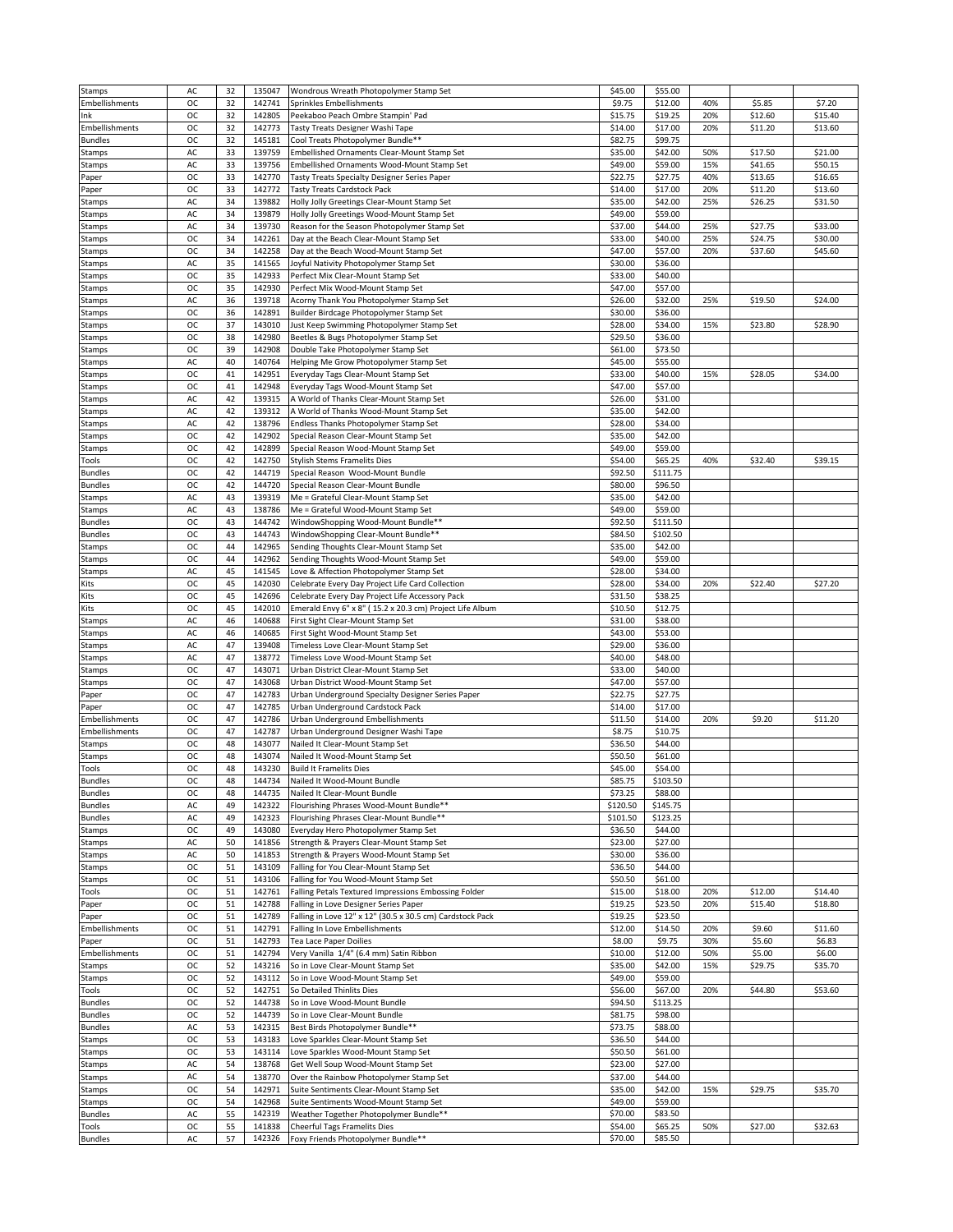|                  | AC |     | 139915 |                                             |         |          |     |         |         |
|------------------|----|-----|--------|---------------------------------------------|---------|----------|-----|---------|---------|
| Stamps           |    | 58  |        | All God's Grace Clear-Mount Stamp Set       | \$29.00 | \$36.00  |     |         |         |
| Stamps           | AC | 58  | 138666 | All God's Grace Wood-Mount Stamp Set        | \$40.00 | \$48.00  |     |         |         |
| Stamps           | AC | 58  | 134030 | Something for Baby Clear-Mount Stamp Set    | \$38.00 | \$46.00  |     |         |         |
|                  |    |     |        |                                             |         |          |     |         |         |
| Stamps           | AC | 58  | 134027 | Something for Baby Wood-Mount Stamp Set     | \$52.00 | \$63.00  |     |         |         |
| Stamps           | AC | 59  | 138662 | Made with Love Photopolymer Stamp Set       | \$44.00 | \$53.00  |     |         |         |
|                  |    |     |        |                                             |         |          |     |         |         |
| Stamps           | AC | 60  | 140645 | Balloon Builders Photopolymer Stamp Set     | \$28.00 | \$34.00  |     |         |         |
| Stamps           | AC | 62  | 139328 | Barnyard Babies Clear-Mount Stamp Set       | \$33.00 | \$40.00  |     |         |         |
|                  |    |     |        |                                             |         |          |     |         |         |
| Stamps           | AC | 62  | 138664 | Barnyard Babies Wood-Mount Stamp Set        | \$47.00 | \$57.00  |     |         |         |
| Stamps           | AC | 64  | 142525 | Always an Adventure Clear-Mount Stamp Set   | \$30.00 | \$36.00  |     |         |         |
|                  |    |     |        |                                             |         |          |     |         |         |
| Stamps           | AC | 64  | 141547 | Always an Adventure Wood-Mount Stamp Set    | \$40.00 | \$48.00  |     |         |         |
| <b>Bundles</b>   | AC | 64  | 142327 | Always An Adventure Wood-Mount Bundle       | \$76.50 | \$91.75  |     |         |         |
| <b>Bundles</b>   | AC | 64  | 142726 | Always An Adventure Clear-Mount Bundle      | \$67.50 | \$81.00  |     |         |         |
|                  |    |     |        |                                             |         |          |     |         |         |
| Stamps           | AC | 67  | 141718 | Moroccan Nights Clear-Mount Stamp Set       | \$31.00 | \$38.00  |     |         |         |
| Stamps           | AC | 67  | 141715 | Moroccan Nights Wood-Mount Stamp Set        | \$44.00 | \$53.00  |     |         |         |
|                  |    |     |        |                                             |         |          |     |         |         |
| <b>Bundles</b>   | AC | 69  | 142345 | Bunch of Blossoms Photopolymer Bundle**     | \$61.00 | \$73.75  |     |         |         |
| Stamps           | AC | 70  | 137137 | Crazy about You Photopolymer Stamp Set      | \$43.00 | \$52.00  |     |         |         |
|                  |    |     |        |                                             |         |          |     |         |         |
| Stamps           | AC | 70  | 138859 | Crazy about You Clear-Mount Stamp Set       | \$68.00 | \$82.00  |     |         |         |
| Stamps           | AC | 70  | 138856 | Crazy about You Wood-Mount Stamp Set        | \$90.00 | \$109.00 |     |         |         |
| Stamps           | AC | 72  | 139381 | Happy Happenings Clear-Mount Stamp Set      | \$35.00 | \$42.00  |     |         |         |
|                  |    |     |        |                                             |         |          |     |         |         |
| Stamps           | AC | 72  | 138734 | Happy Happenings Wood-Mount Stamp Set       | \$49.00 | \$59.00  |     |         |         |
| Stamps           | AC | 72  | 123759 | Papillon Potpourri Clear-Mount Stamp Set    | \$26.00 | \$32.00  |     |         |         |
|                  |    |     |        |                                             |         |          |     |         |         |
| Stamps           | AC | 72  | 132058 | Papillon Potpourri Wood-Mount Stamp Set     | \$33.00 | \$40.00  |     |         |         |
| <b>Bundles</b>   | AC | 73  | 142330 | Thoughtful Banners Photopolymer Bundle**    | \$61.00 | \$73.75  |     |         |         |
|                  |    | 74  |        |                                             |         |          |     |         |         |
| Stamps           | AC |     | 139962 | Cottage Greetings Clear-Mount Stamp Set     | \$28.00 | \$34.00  |     |         |         |
| Stamps           | AC | 74  | 138940 | Cottage Greetings Wood-Mount Stamp Set      | \$45.00 | \$55.00  |     |         |         |
|                  |    |     |        |                                             |         |          |     |         |         |
| <b>Bundles</b>   | AC | 75  | 142342 | Jar of Love Photopolymer Bundle**           | \$92.50 | \$111.50 |     |         |         |
| <b>Bundles</b>   | AC | 77  | 142354 | Floral Phrases Wood-Mount Bundle**          | \$83.50 | \$100.75 |     |         |         |
| <b>Bundles</b>   | AC | 77  | 142355 | Floral Phrases Clear-Mount Bundle **        | \$72.00 | \$87.25  |     |         |         |
|                  |    |     |        |                                             |         |          |     |         |         |
| Stamps           | AC | 78  | 140706 | Greatest Greetings Clear-Mount Stamp Set    | \$44.00 | \$53.00  | 25% | \$33.00 | \$39.75 |
| Stamps           | AC | 78  | 140703 | Greatest Greetings Wood-Mount Stamp Set     | \$57.00 | \$70.00  |     |         |         |
|                  |    |     |        |                                             |         |          |     |         |         |
| <b>Bundles</b>   | AC | 79  | 142335 | Banners for You Photopolymer Bundle**       | \$82.75 | \$99.75  |     |         |         |
| Stamps           | AC | 80  | 139309 | You're Sublime Clear-Mount Stamp Set        | \$33.00 | \$40.00  |     |         |         |
|                  |    |     |        |                                             |         |          |     |         |         |
| Stamps           | AC | 80  | 138732 | You're Sublime Wood-Mount Stamp Set         | \$47.00 | \$57.00  |     |         |         |
| Stamps           | AC | 81  | 137159 | B.Y.O.P. Photopolymer Stamp Set             | \$43.00 | \$52.00  |     |         |         |
|                  |    |     |        |                                             |         |          |     |         |         |
| Stamps           | AC | 82  | 139356 | Gift from the Garden Clear-Mount Stamp Set  | \$33.00 | \$40.00  |     |         |         |
| Stamps           | AC | 82  | 138718 | Gift from the Garden Wood-Mount Stamp Set   | \$47.00 | \$57.00  |     |         |         |
|                  |    |     |        |                                             |         |          |     |         |         |
| Stamps           | AC | 86  | 133155 | Petite Petals Clear-Mount Stamp Set         | \$22.00 | \$27.00  |     |         |         |
| Stamps           | AC | 86  | 133152 | Petite Petals Wood-Mount Stamp Set          | \$28.00 | \$34.00  |     |         |         |
|                  |    |     |        |                                             |         |          |     |         |         |
| Stamps           | AC | 86  | 138946 | Tin of Cards Photopolymer Stamp Set         | \$30.00 | \$36.00  |     |         |         |
| Stamps           | AC | 88  | 141894 | Beautiful Banners Clear-Mount Stamp Set     | \$33.00 | \$40.00  |     |         |         |
|                  |    |     |        |                                             |         |          |     |         |         |
| Stamps           | AC | 88  | 141891 | Beautiful Banners Wood-Mount Stamp Set      | \$47.00 | \$57.00  |     |         |         |
| <b>Bundles</b>   | AC | 89  | 142333 | Badges & Banners Wood-Mount Bundle          | \$70.00 | \$85.50  |     |         |         |
|                  |    |     |        |                                             |         |          |     |         |         |
| <b>Bundles</b>   | AC | 89  | 142334 | Badges & Banners Clear-Mount Bundle         | \$57.50 | \$70.00  |     |         |         |
| Stamps           | AC | 90  | 141888 | Superstar Clear-Mount Stamp Set             | \$30.00 | \$36.00  |     |         |         |
|                  | AC | 90  | 141885 |                                             |         | \$48.00  |     |         |         |
| Stamps           |    |     |        | Superstar Wood-Mount Stamp Set              | \$40.00 |          |     |         |         |
| Stamps           | AC | 91  | 141619 | Shooting Star Clear-Mount Stamp Set         | \$31.00 | \$38.00  |     |         |         |
| Stamps           | AC | 91  | 141616 | Shooting Star Wood-Mount Stamp Set          | \$44.00 | \$53.00  |     |         |         |
|                  |    |     |        |                                             |         |          |     |         |         |
| <b>Bundles</b>   | AC | 91  | 142349 | Shooting Star Wood-Mount Bundle             | \$80.00 | \$96.25  |     |         |         |
| <b>Bundles</b>   | AC | 91  | 142350 | Shooting Star Clear-Mount Bundle            | \$68.25 | \$82.75  |     |         |         |
|                  |    |     |        |                                             |         |          |     |         |         |
| Stamps           | AC | 94  | 138964 | Circle of Spring Photopolymer Stamp Set     | \$28.00 | \$34.00  |     |         |         |
| Stamps           | AC | 94  | 140691 | Grateful Bunch Photopolymer Stamp Set       | \$37.00 | \$44.00  | 20% | \$29.60 | \$35.20 |
|                  |    |     |        |                                             |         |          |     |         |         |
| <b>Bundles</b>   | AC | 97  | 142338 | Sunshine Sayings Wood-Mount Bundle**        | \$89.00 | \$107.00 |     |         |         |
| <b>Bundles</b>   | AC | 97  | 142339 | Sunshine Saying Clear-Mount Bundle**        | \$76.50 | \$91.75  |     |         |         |
|                  |    | 98  |        |                                             |         | \$40.00  |     |         |         |
| Stamps           | AC |     | 139361 | From Land to Sea Clear-Mount Stamp Set      | \$33.00 |          |     |         |         |
| Stamps           | AC | 98  | 138720 | From Land to Sea Wood-Mount Stamp Set       | \$47.00 | \$57.00  |     |         |         |
| Stamps           | AC | 98  | 141930 | Lovely Stitching Photopolymer Stamp Set     | \$30.00 | \$36.00  |     |         |         |
|                  |    |     |        |                                             |         |          |     |         |         |
| Stamps           | AC | 99  | 140725 | Sunburst Sayings Clear-Mount Stamp Set      | \$31.00 | \$38.00  | 20% | \$24.80 | \$30.40 |
| Stamps           | AC | 99  | 140722 | Sunburst Sayings Wood-Mount Stamp Set       | \$44.00 | \$53.00  |     |         |         |
|                  |    |     |        |                                             |         |          |     |         |         |
| Stamps           | AC | 103 | 141602 | Scenic Sayings Clear-Mount Stamp Set        | \$33.00 | \$40.00  |     |         |         |
| Stamps           | AC | 103 | 141599 | Scenic Sayings Wood-Mount Stamp Set         | \$47.00 | \$57.00  |     |         |         |
|                  | AC | 104 | 140712 | Suite Sayings Clear-Mount Stamp Set         | \$37.00 | \$44.00  | 20% | \$29.60 | \$35.20 |
| Stamps           |    |     |        |                                             |         |          |     |         |         |
| Stamps           | AC | 104 | 140709 | Suite Sayings Wood-Mount Stamp Set          | \$50.00 | \$61.00  |     |         |         |
| Stamps           | AC | 105 | 139579 | Friendly Wishes Clear-Mount Stamp Set       | \$33.00 | \$40.00  |     |         |         |
|                  |    |     |        |                                             |         |          |     |         |         |
| Stamps           | AC | 105 | 138698 | Friendly Wishes Wood-Mount Stamp Set        | \$47.00 | \$57.00  |     |         |         |
| Stamps           | AC | 107 | 139546 | Bear Hugs Clear-Mount Stamp Set             | \$38.00 | \$46.00  | 25% | \$28.50 | \$34.50 |
|                  |    |     |        |                                             |         |          |     |         |         |
| Stamps           | AC | 107 | 139543 | Bear Hugs Wood-Mount Stamp Set              | \$52.00 | \$63.00  |     |         |         |
| Stamps           | AC | 110 | 141882 | Every Occasion Clear-Mount Stamp Set        | \$37.00 | \$44.00  |     |         |         |
|                  | AC |     |        |                                             |         |          |     |         |         |
| Stamps           |    | 110 | 141879 | Every Occasion Wood-Mount Stamp Set         | \$50.00 | \$61.00  |     |         |         |
| Stamps           | AC | 116 | 134513 | Traveler Clear-Mount Stamp Set              | \$35.00 | \$42.00  |     |         |         |
| Stamps           | AC | 116 | 134510 | Traveler Wood-Mount Stamp Set               | \$49.00 | \$59.00  |     |         |         |
|                  |    |     |        |                                             |         |          |     |         |         |
| Stamps           | AC | 117 | 141741 | Places You'll Go Photopolymer Stamp Set     | \$28.00 | \$34.00  |     |         |         |
| Stamps           | AC | 123 | 130517 | Gorgeous Grunge Clear-Mount Stamp Set       | \$34.00 | \$42.00  |     |         |         |
|                  |    |     |        |                                             |         |          |     |         |         |
| Stamps           | AC | 123 | 130514 | Gorgeous Grunge Wood-Mount Stamp Set        | \$43.00 | \$52.00  |     |         |         |
| Stamps           | AC | 123 | 141932 | Mixed Borders Photopolymer Stamp Set        | \$37.00 | \$44.00  | 25% | \$27.75 | \$33.00 |
|                  |    |     |        |                                             |         |          |     |         |         |
| Stamps           | AC | 124 | 141746 | Pineapple Clear-Mount Stamp Set             | \$24.00 | \$29.00  |     |         |         |
| Stamps           | AC | 124 | 141743 | Pineapple Wood-Mount Stamp Set              | \$31.00 | \$38.00  |     |         |         |
|                  |    |     |        |                                             |         |          |     |         |         |
| Stamps           | AC | 124 | 139864 | Writing Notes Clear-Mount Stamp Set         | \$26.00 | \$31.00  |     |         |         |
| Stamps           | AC | 124 | 138954 | Writing Notes Wood-Mount Stamp Set          | \$35.00 | \$42.00  |     |         |         |
|                  |    |     |        |                                             |         |          |     |         |         |
| <b>Bundles</b>   | AC | 127 | 142328 | Falling Flowers Wood-Mount Bundle**         | \$92.50 | \$111.75 |     |         |         |
| <b>Bundles</b>   | AC | 127 | 142329 | Falling Flowers Clear-Mount Bundle**        | \$80.00 | \$96.50  |     |         |         |
|                  |    |     |        |                                             |         |          |     |         |         |
| Stamps           | AC | 129 | 140754 | In the Meadow Clear-Mount Stamp Set         | \$35.00 | \$42.00  |     |         |         |
| Stamps           | AC | 129 | 140751 | In the Meadow Wood-Mount Stamp Set          | \$49.00 | \$59.00  |     |         |         |
|                  | AC |     |        |                                             |         |          |     |         |         |
| Stamps           |    | 130 | 139365 | The Wilderness Awaits Clear-Mount Stamp Set | \$31.00 | \$38.00  |     |         |         |
| Stamps           | AC | 130 | 138962 | The Wilderness Awaits Wood-Mount Stamp Set  | \$43.00 | \$52.00  |     |         |         |
|                  | AC | 133 | 126697 | Wetlands Clear-Mount Stamp Set              | \$30.00 | \$37.00  |     |         |         |
|                  |    |     |        |                                             |         |          |     |         |         |
| Stamps<br>Stamps | AC | 133 | 126695 | Wetlands Wood-Mount Stamp Set               | \$38.00 | \$46.00  |     |         |         |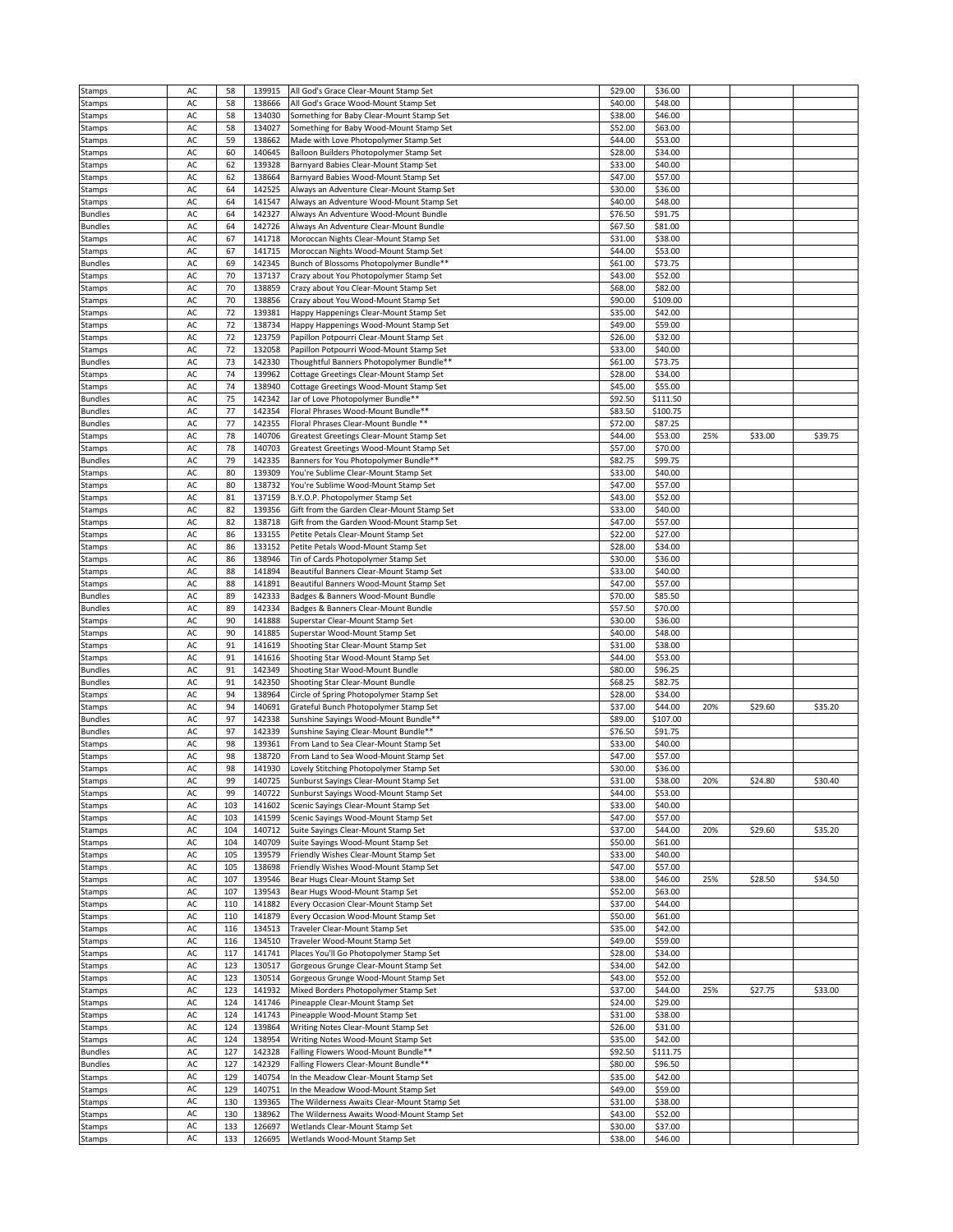| Stamps         | AC       | 134        | 137167           | Perpetual Birthday Calendar Photopolymer Stamp Set                        | \$42.00            | \$50.00            |     |         |         |
|----------------|----------|------------|------------------|---------------------------------------------------------------------------|--------------------|--------------------|-----|---------|---------|
| <b>Bundles</b> | AC       | 137        | 142348           | Letters for You Photopolymer Bundle**                                     | \$231.25           | \$280.00           |     |         |         |
|                | AC       | 140        | 140520           |                                                                           | \$47.00            |                    |     |         |         |
| Stamps         |          |            |                  | Picture Perfect Photopolymer Stamp Set                                    |                    | \$57.00            |     |         |         |
| Stamps         | AC       | 142        | 140757           | Botanical Blooms Photopolymer Stamp Set                                   | \$30.00            | \$36.00            | 20% | \$24.00 | \$28.80 |
| Stamps         | AC       | 143        | 141938           | Penned & Painted Photopolymer Stamp Set                                   | \$44.00            | \$53.00            |     |         |         |
| Stamps         | AC       | 147        | 135350           | Kinda Eclectic Clear-Mount Stamp Set                                      | \$35.00            | \$42.00            |     |         |         |
| Stamps         | AC       | 147        | 135347           | Kinda Eclectic Wood-Mount Stamp Set                                       | \$49.00            | \$59.00            |     |         |         |
| Stamps         | AC       | 147        | 141905           | Live, Love, Grow Photopolymer Stamp Set                                   | \$30.00            | \$36.00            |     |         |         |
|                | AC       |            |                  |                                                                           |                    |                    |     |         |         |
| Stamps         |          | 149        | 141770           | Fresh Fruit Photopolymer Stamp Set                                        | \$47.00            | \$57.00            |     |         |         |
| Stamps         | AC       | 150        | 134207           | Flower Patch Photopolymer Stamp Set                                       | \$45.00            | \$54.00            | 20% | \$36.00 | \$43.20 |
| Stamps         | AC       | 151        | 141943           | Summer Sorbet Clear-Mount Stamp Set                                       | \$30.00            | \$36.00            |     |         |         |
| Stamps         | AC       | 151        | 141940           | Summer Sorbet Wood-Mount Stamp Set                                        | \$40.00            | \$48.00            |     |         |         |
| <b>Bundles</b> | AC       | 152        | 142353           | Swirly Bird Photopolymer Bundle**                                         | \$80.00            | \$96.25            |     |         |         |
| Stamps         | AC       | 154        | 140506           | Playful Pals Photopolymer Stamp Set                                       | \$31.00            | \$74.00            |     |         |         |
|                |          |            |                  |                                                                           |                    |                    |     |         |         |
| Stamps         | AC       | 155        | 138692           | Layered Letters Alphabet Photopolymer Stamp Set                           | \$47.00            | \$57.00            |     |         |         |
| Stamps         | AC       | 157        | 140463           | Better Than Email Photopolymer Stamp Set                                  | \$28.00            | \$34.00            |     |         |         |
| Stamps         | AC       | 159        | 141960           | Perfectly Wrapped Photopolymer Stamp Set                                  | \$30.00            | \$36.00            |     |         |         |
| Kits           | AC       | 159        | 142439           | Perfectly Wrapped Project Kit                                             | \$43.50            | \$52.75            |     |         |         |
| Kits           | AC       | 160        | 141651           | Tin of Cards Project Kit                                                  | \$47.00            | \$57.00            |     |         |         |
|                |          |            |                  |                                                                           |                    |                    |     |         |         |
| Stamps         | AC       | 161        | 141739           | Designer Tin of Cards Photopolymer Stamp Set                              | \$45.00            | \$55.00            |     |         |         |
| Kits           | AC       | 163        | 141668           | Hello Lovely Project Life Card Collection                                 | \$28.00            | \$34.00            |     |         |         |
| Kits           | AC       | 163        | 142687           | Hello Lovely Project Life Accessory Pack                                  | \$31.50            | \$38.25            |     |         |         |
| Kits           | AC       | 164        | 141666           | Good Vibes Project Life Card Collection                                   | \$28.00            | \$34.00            |     |         |         |
| Kits           | AC       | 164        | 142684           | Good Vibes Project Life Accessory Pack                                    | \$31.50            | \$38.25            |     |         |         |
|                |          |            |                  |                                                                           |                    |                    |     |         |         |
| Kits           | AC       | 164        | 141670           | All Year Long Project Life Card Collection                                | \$28.00            | \$34.00            |     |         |         |
| Kits           | AC       | 164        | 142690           | All Year Long Project Life Accessory Pack                                 | \$31.50            | \$38.25            |     |         |         |
| Kits           | AC       | 165        | 138454           | Moments Like These Project Life Card Collection                           | \$28.00            | \$34.00            | 20% | \$22.40 | \$27.20 |
| Kits           | AC       | 165        | 138455           | Moments Like These Project Life Accessory Pack                            | \$17.50            | \$21.25            | 20% | \$14.00 | \$17.00 |
| Kits           | AC       | 165        | 138457           | Hello Baby Boy Project Life Card Collection                               | \$28.00            | \$34.00            |     |         |         |
|                | AC       | 165        | 138458           |                                                                           | \$17.50            | \$21.25            |     | \$14.00 | \$17.00 |
| Kits           |          |            |                  | Hello Baby Project Life Accessory Pack                                    |                    |                    | 20% |         |         |
| Kits           | AC       | 165        | 138504           | Hello Baby Girl Project Life Card Collection                              | \$28.00            | \$34.00            |     |         |         |
| Stamps         | AC       | 166        | 141563           | Project Life Date It Photopolymer Stamp Set                               | \$45.00            | \$55.00            |     |         |         |
| Storage        | AC       | 167        | 135292           | Black Faux Leather 12" x 12 Project Life Album <sup>+</sup>               | \$52.25            | \$63.25            |     |         |         |
| Storage        | AC       | 167        | 138468           | Striped 12" x 12 (30.5 x 30.5 cm) Project Life Printed Album              | \$42.00            | \$51.00            |     |         |         |
| Storage        | AC       | 167        | 135293           | Espresso 6" x 8" (15.2 x 20.3 cm) Project Life Album                      | \$17.50            | \$21.25            |     |         |         |
|                |          |            |                  |                                                                           |                    |                    |     |         |         |
| Storage        | AC       | 167        | 139655           | Kraft 6" x 8" (15.2 x 20.3 cm) Project Life Album <sup>+</sup>            | \$17.50            | \$21.25            |     |         |         |
| Tools          | AC       | 167        | 138284           | Project Life Paper Clips Thinlits Dies                                    | \$41.00            | \$49.00            |     |         |         |
| Ink            | AC       | 167        | 135304           | Black Project Life Journaling Pens+                                       | \$8.75             | \$10.75            |     |         |         |
| Storage        | AC       | 167        | 135874           | 6" x 8" (15.2 x 20.3 cm) Project Life Envelope Pages                      | \$8.75             | \$10.75            |     |         |         |
| Tools          | AC       | 167        | 135707           | Project Life Cards & Labels Framelits Dies                                | \$41.00            | \$49.00            | 40% | \$24.60 | \$29.40 |
|                |          |            |                  |                                                                           |                    |                    |     |         |         |
| Tools          | AC       | 167        | 135346           | Project Life Corner Punch                                                 | \$14.00            | \$17.00            |     |         |         |
| Storage        | AC       | 167        | 135296           | 12" x 12" (30.5 x 30.5 cm) Page Protectors+                               | \$12.25            | \$15.00            |     |         |         |
| Storage        | AC       | 167        | 135295           | Design 1 12" x 12" (30.5 x 30.5 cm) Project Life Photo Pocket Pages       | \$12.25            | \$15.00            | 20% | \$9.80  | \$12.00 |
| Storage        | AC       | 167        | 135294           | Variety Pack 1 12" x 12" (30.5 x 30.5 cm) Project Life Photo Pocket Pages | \$12.25            | \$15.00            |     |         |         |
| Storage        | AC       | 167        | 135297           | Variety Pack 6" x 8" (15.2 x 20.3 cm) Project Life Photo Pocket Pages+    | \$10.50            | \$12.75            |     |         |         |
| Storage        | AC       | 167        | 138471           | Variety Pack 2 Project Life Photo Pocket Pages                            | \$12.25            | \$15.00            | 30% | \$8.58  | \$10.50 |
|                |          |            |                  |                                                                           |                    |                    |     |         |         |
| Paper          | AC       | 169        | 138340           | 2015-2017 In Color 12" x 12" (30.5 x 30.5 cm) Cardstock                   | \$19.25            | \$23.50            |     |         |         |
| Ink            | AC       | 169        | 142234           | 2015-2017 In Color Classic Stampin' Pads                                  | \$47.50            | \$58.25            |     |         |         |
| Paper          | AC       | 169        | 138343           | Tip Top Taupe A4 Cardstock                                                | \$14.00            | \$17.00            | 20% | \$11.20 | \$13.60 |
|                |          | 169        | 138342           | Cucumber Crush A4 Cardstock                                               | \$14.00            | \$17.00            |     |         |         |
|                |          |            |                  |                                                                           |                    |                    |     |         |         |
| Paper          | AC       |            |                  |                                                                           |                    |                    |     |         |         |
| Paper          | AC       | 169        | 138345           | Delightful Dijon A4 Cardstock                                             | \$14.00            | \$17.00            |     |         |         |
| Paper          | AC       | 169        | 138346           | 2015-2017 In Color A4 Cardstock                                           | \$14.00            | \$17.00            | 20% | \$11.20 | \$13.60 |
| Paper          | AC       | 169        | 138344           | Mint Macaron A4 Cardstock                                                 | \$14.00            | \$17.00            | 20% | \$11.20 | \$13.60 |
| Paper          | AC       | 169        | 138341           | Watermelon Wonder A4 Cardstock                                            | \$14.00            | \$17.00            |     |         |         |
| Ink            | AC       | 169        | 138323           | Watermelon Wonder Classic Stampin' Pad                                    | \$11.50            | \$14.00            | 20% | \$9.20  | \$11.20 |
|                |          |            |                  |                                                                           |                    |                    |     |         |         |
| Ink            | AC       | 169        | 138324           | Cucumber Crush Classic Stampin' Pad                                       | \$11.50            | \$14.00            | 20% | \$9.20  | \$11.20 |
| Ink            | AC       | 169        | 138325           | Tip Top Taupe Classic Stampin' Pad                                        | \$11.50            | \$14.00            | 20% | \$9.20  | \$11.20 |
| Ink            | AC       | 169        |                  | 138326 Mint Macaron Classic Stampin' Pad                                  | \$11.50            | \$14.00            | 20% | \$9.20  | \$11.20 |
| Ink            | AC       | 169        | 138327           | Delightful Dijion Classic Stampin' Pad                                    | \$11.50            | \$14.00            | 20% | \$9.20  | \$11.20 |
| Ink            | AC       | 169        | 138328           | Watermelon Wonder Classic Stampin' Ink Refill                             | \$5.50             | \$6.75             |     |         |         |
|                |          |            |                  |                                                                           |                    |                    |     |         |         |
| Ink            | AC       | 169        | 138329           | Cucumber Crush Classic Stampin' Ink Refill                                | \$5.50             | \$6.75             |     |         |         |
| Ink            | AC       | 169        | 138330           | Tip Top Taupe Classic Stampin' Ink Refill                                 | \$5.50             | \$6.75             |     |         |         |
| Ink            | AC       | 169        | 138331           | Mint Macaron Classic Stampin' Ink Refill                                  | \$5.50             | \$6.75             |     |         |         |
| Ink            | AC       | 169        | 138332           | Delightful Dijon Classic Stampin' Ink Refill                              | \$5.50             | \$6.75             |     |         |         |
| Ink            | AC       | 169        | 138333           | 2015-2017 In Color Stampin' Write Markers                                 | \$26.00            | \$31.00            |     |         |         |
|                |          | 170        | 131187           |                                                                           | \$19.25            | \$23.50            |     |         |         |
| Paper          | AC       |            |                  | Neutrals 12" x 12" (30.5 x 30.5 cm) Cardstock^                            |                    |                    |     |         |         |
| Paper          | AC       | 170        | 131188           | Regals Neutrals 12" x 12" (30.5 x 30.5 cm) Cardstock^                     | \$19.25            | \$23.50            |     |         |         |
| Paper          | AC       | 171        | 131186           | Brights Neutrals 12" x 12" (30.5 x 30.5 cm) Cardstock^                    | \$19.25            | \$23.50            |     |         |         |
| Paper          | AC       | 171        | 131189           | Subtles Neutrals 12" x 12" (30.5 x 30.5 cm) Cardstock^                    | \$19.25            | \$23.50            |     |         |         |
| Paper          | AC       | 172        | 141628           | This Christmas Specialty Designer Series Paper                            | \$22.75            | \$27.75            |     |         |         |
| Paper          | AC       | 172        | 141632           | Affectionately Yours Specialty Designer Series Paper                      | \$22.75            | \$27.75            | 30% | \$15.93 | \$19.43 |
|                |          |            |                  |                                                                           |                    |                    |     |         |         |
| Paper          | AC       | 172        | 141644           | Irresistibly Floral Specialty Designer Series Paper                       | \$22.75            | \$27.75            |     |         |         |
| Paper          | AC       | 172        | 141648           | Pop of Pink Specialty Designer Series Paper                               | \$22.75            | \$27.75            |     |         |         |
| Paper          | AC       | 172        | 141663           | Floral Boutique Designer Series Paper                                     | \$19.25            | \$23.50            |     |         |         |
| Paper          | AC       | 172        | 141753           | Affectionately Yours Cardstock Pack                                       | \$14.00            | \$17.00            |     |         |         |
| Paper          | AC       | 172        | 141751           | This Christmas Cardstock Pack                                             | \$14.00            | \$17.00            |     |         |         |
|                |          |            | 141630           |                                                                           |                    |                    |     |         |         |
| Paper          | AC       | 173        |                  | Festive Birthday Designer Series Paper                                    | \$19.25            | \$23.50            | 20% | \$15.40 | \$18.80 |
| Paper          | AC       | 173        | 141640           | Paper by the Shore Designer Series                                        | \$19.25            | \$23.50            |     |         |         |
| Paper          | AC       | 173        | 141645           | Moroccan Designer Series Paper                                            | \$19.25            | \$23.50            | 20% | \$15.40 | \$18.80 |
| Paper          | AC       | 173        | 141654           | Blooms & Bliss Designer Series Paper                                      | \$19.25            | \$23.50            |     |         |         |
| Paper          | AC       | 173        | 141660           | Fruit Stand Designer Series Paper                                         | \$19.25            | \$23.50            | 20% | \$15.40 | \$18.80 |
|                |          |            |                  |                                                                           |                    |                    |     |         |         |
| Paper          | AC       | 173        | 141760           | Blooms & Bliss Cardstock Pack                                             | \$14.00            | \$17.00            |     |         |         |
| Paper          | AC       | 173        | 141755           | By the Shore Cardstock Pack                                               | \$14.00            | \$17.00            |     |         |         |
| Paper          | AC       | 173        | 141752           | Festive Birthday Cardstock Pack                                           | \$14.00            | \$17.00            |     |         |         |
| Paper<br>Paper | AC<br>AC | 173<br>173 | 141762<br>141759 | Fruit Stand Cardstock Pack<br>Moroccan Cardstock Pack                     | \$14.00<br>\$14.00 | \$17.00<br>\$17.00 |     |         |         |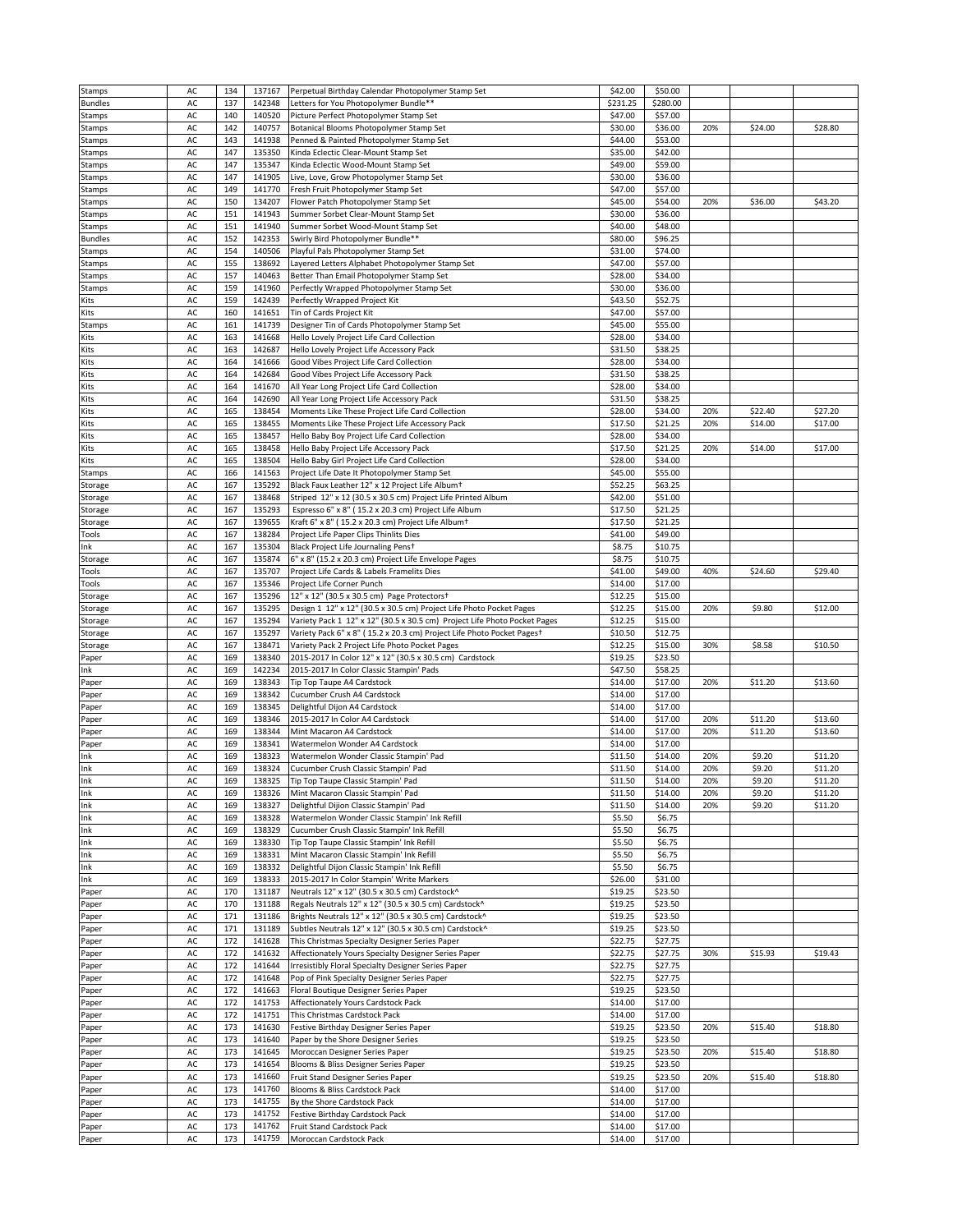| Paper                        | AC       | 174 | 141408 | 2016-2018 In Color Designer Series Paper Stack      | \$38.50 | \$46.75 |     |         |         |
|------------------------------|----------|-----|--------|-----------------------------------------------------|---------|---------|-----|---------|---------|
| Paper                        | AC       | 174 | 141637 | A Little Foxy Designer Series Paper Stack           | \$17.50 | \$21.25 |     |         |         |
|                              |          |     | 141642 |                                                     |         |         |     |         |         |
| Paper                        | AC       | 174 |        | Serene Scenery Designer Series Paper Stack          | \$17.50 | \$21.25 |     |         |         |
| Paper                        | AC       | 174 | 141657 | Playful Palette Paper Designer Series Paper Stack   | \$17.50 | \$21.25 | 40% | \$10.50 | \$12.75 |
| Paper                        | AC       | 174 | 141754 | A Little Foxy Cardstock Pack                        | \$14.00 | \$17.00 |     |         |         |
| Paper                        | AC       | 174 | 141761 | Playful Palette Cardstock Pack                      | \$14.00 | \$17.00 |     |         |         |
| Paper                        | AC       | 174 | 141756 | Serene Scenery Cardstock Pack                       | \$14.00 | \$17.00 |     |         |         |
|                              | AC       | 174 | 138432 | 2015-2017 In Color Designer Series Paper Stack      | \$38.50 | \$46.75 |     |         |         |
| Paper                        |          |     |        |                                                     |         |         |     |         |         |
| Paper                        | AC       | 174 | 138434 | Brights Designer Series Paper Stack                 | \$38.50 | \$46.75 |     |         |         |
| Paper                        | AC       | 174 | 138435 | Neutrals Designer Series Paper Stack                | \$38.50 | \$46.75 |     |         |         |
| Paper                        | AC       | 174 | 138436 | Regals Designer Series Paper Stack                  | \$38.50 | \$46.75 |     |         |         |
| Paper                        | AC       | 174 | 138437 | Subtles Designer Series Paper Stack                 | \$38.50 | \$46.75 |     |         |         |
|                              | AC       | 175 | 133674 | Kraft Cardstock                                     | \$12.25 | \$15.00 |     |         |         |
| Paper                        |          |     |        |                                                     |         |         |     |         |         |
| Paper                        | AC       | 175 | 141674 | 2015-2017 In Color Doilies                          | \$10.50 | \$12.75 | 30% | \$7.35  | \$8.93  |
| Paper                        | AC       | 175 | 138348 | <b>Glassine Sheets</b>                              | \$8.75  | \$10.75 |     |         |         |
| Paper                        | AC       | 175 | 140550 | <b>Blushing Bride Glimmer Paper</b>                 | \$8.75  | \$10.75 | 20% | \$7.00  | \$8.60  |
| Paper                        | AC       | 176 | 141698 | 2016-2018 In Color Envelope Paper                   | \$19.25 | \$23.50 | 50% | \$9.63  | \$11.75 |
| Paper                        | AC       | 176 | 141697 | 2015-2017 In Color Envelope Paper                   | \$19.25 | \$23.50 | 30% | \$13.48 | \$16.45 |
|                              |          |     |        |                                                     |         |         |     |         |         |
| Paper                        | AC       | 176 | 141700 | <b>Glassine Gift Bags</b>                           | \$7.00  | \$8.50  |     |         |         |
| Paper                        | AC       | 176 | 107297 | Crumb Cake Medium Envelopes                         | \$11.50 | \$14.00 |     |         |         |
| Paper                        | AC       | 176 | 133766 | Crumb Cake Note Cards & Envelopes                   | \$10.50 | \$12.75 |     |         |         |
| Paper                        | AC       | 176 | 135826 | Petite Café Gift Bags                               | \$10.50 | \$12.75 |     |         |         |
| Paper                        | AC       | 176 | 138315 | Kraft Tag a Bag Gift Bags                           | \$6.25  | \$7.75  | 20% | \$5.00  | \$6.20  |
|                              |          |     |        |                                                     |         |         |     |         |         |
| Embellishments               | AC       | 177 | 141410 | 2016-2018 In Color Enamel Shapes                    | \$15.75 | \$19.25 | 40% | \$9.45  | \$11.55 |
| <b>Embellishments</b>        | AC       | 177 | 119246 | Basic Rhinestone Jewels Embellishments^             | \$8.75  | \$10.75 | 20% | \$7.00  | \$8.60  |
| Embellishments               | AC       | 177 | 119247 | Basic Pearl Jewels Embellishments^                  | \$8.75  | \$10.75 | 20% | \$7.00  | \$8.60  |
| Embellishments               | AC       | 177 | 138389 | <b>Brights Sequin Assortment</b>                    | \$8.75  | \$10.75 | 30% | \$6.13  | \$7.53  |
|                              |          |     |        |                                                     |         |         |     |         |         |
| Embellishments               | AC       | 177 | 138390 | Metallic's Sequin Assortment                        | \$8.75  | \$10.75 |     |         |         |
| Embellishments               | AC       | 177 | 138393 | <b>Classy Designer Buttons</b>                      | \$10.50 | \$12.75 | 30% | \$7.35  | \$8.93  |
| Embellishments               | AC       | 177 | 140559 | <b>Bow Paperclips Embellishments</b>                | \$9.75  | \$12.00 |     |         |         |
| Embellishments               | AC       | 178 | 141424 | Dapper Denim 3/8" (1 cm) Ruched Ribbon              | \$14.00 | \$17.00 | 20% | \$11.20 | \$13.60 |
| Embellishments               | AC       | 178 | 141425 | Emerald Envy 3/8" (1 cm) Ruched Ribbon              | \$14.00 | \$17.00 | 20% | \$11.20 | \$13.60 |
|                              |          |     |        |                                                     |         |         |     |         |         |
| Embellishments               | AC       | 178 | 141426 | Flirty Flamingo 3/8" (1 cm) Ruched Ribbon           | \$14.00 | \$17.00 | 20% | \$11.20 | \$13.60 |
| Embellishments               | AC       | 178 | 141427 | Peekabo Peach 3/8" (1 cm) Ruched Ribbon             | \$14.00 | \$17.00 | 20% | \$11.20 | \$13.60 |
| Embellishments               | AC       | 178 | 141428 | Sweet Sugarplum 3/8" (1 cm) Ruched Ribbon           | \$14.00 | \$17.00 | 20% | \$11.20 | \$13.60 |
| Embellishments               | AC       | 178 | 141429 | Cucumber Crush 5/8" (1.6 cm) Mini Striped Ribbon    | \$14.00 | \$17.00 | 20% | \$11.20 | \$13.60 |
|                              |          |     |        |                                                     |         |         |     |         |         |
| Embellishments               | AC       | 178 | 141430 | Delightful Dijon 5/8" (1.6 cm) Mini Striped Ribbon  | \$14.00 | \$17.00 |     |         |         |
| Embellishments               | AC       | 178 | 141431 | Mint Macaron 5/8" (1.6 cm) Mini Striped Ribbon      | \$14.00 | \$17.00 | 20% | \$11.20 | \$13.60 |
| Embellishments               | AC       | 178 | 141432 | Tip Top Taupe 5/8" (1.6 cm) Mini Striped Ribbon     | \$14.00 | \$17.00 |     |         |         |
| Embellishments               | AC       | 178 | 141433 | Watermelon Wonder 5/8" (1.6 cm) Mini Striped Ribbon | \$14.00 | \$17.00 | 20% | \$11.20 | \$13.60 |
|                              |          |     |        |                                                     |         |         |     |         |         |
| Embellishments               | AC       | 178 | 141650 | Melon Mambo 1/8" (3.2 mm) Stitched Ribbon           | \$10.50 | \$12.75 |     |         |         |
| Embellishments               | AC       | 178 | 141656 | Mint Macaron 3/8" (1 cm) Sheer Linen Ribbon         | \$12.25 | \$15.00 |     |         |         |
| Embellishments               | AC       | 178 | 141687 | Smoky Slate 1/8" (3.2 mm) Stitched Ribbon           | \$10.50 | \$12.75 |     |         |         |
| Embellishments               | AC       | 178 | 141691 | Pool Party 3/8" (1 cm) Stitched Satin Ribbon        | \$15.75 | \$19.25 |     |         |         |
| Embellishments               | AC       | 178 | 141692 | Blushing Bride 3/8" (1 cm) Stitched Satin Ribbon    | \$15.75 | \$19.25 |     |         |         |
|                              |          |     |        |                                                     |         |         |     |         |         |
| Embellishments               | AC       | 178 | 141693 | Real Red 3/8" (1 cm) Stitched Satin Ribbon          | \$15.75 | \$19.25 |     |         |         |
| Embellishments               | AC       | 178 | 141694 | Very Vanilla 3/8" (1 cm) Stitched Satin Ribbon      | \$15.75 | \$19.25 |     |         |         |
| Embellishments               | AC       | 178 | 114319 | Whisper White 5/8" (1.6 cm) Organza Ribbon          | \$10.50 | \$12.75 |     |         |         |
| Embellishments               | AC       | 178 | 134547 | Gold 5/8" (1.6 cm) Satin Ribbon                     | \$12.25 | \$15.00 | 20% | \$9.80  | \$12.00 |
|                              |          |     |        |                                                     |         |         |     |         |         |
| Embellishments               | AC       | 178 | 134548 | Silver 5/8" (1.6 cm) Satin Ribbon                   | \$12.25 | \$15.00 | 50% | \$6.13  | \$7.50  |
| Embellishments               | AC       | 178 | 132983 | Gold Sequin Trim                                    | \$8.75  | \$10.75 |     |         |         |
| Embellishments               | AC       | 178 | 137910 | Bermuda Bay Sequin Trim                             | \$8.75  | \$10.75 | 20% | \$7.00  | \$8.60  |
| <b>Embellishments</b>        | AC       | 178 | 138400 | <b>Blushing Bride Sequin Trim</b>                   | \$8.75  | \$10.75 |     |         |         |
| Embellishments               | AC       | 178 | 140569 | Bermuda Bay 1/8" (3.2 mm) Stitched Ribbon           | \$10.50 | \$12.75 |     |         |         |
|                              |          |     |        |                                                     |         |         |     |         |         |
| Embellishments               | AC       | 178 | 138399 | Silver Sequin Trim                                  | \$8.75  | \$10.75 |     |         |         |
| Embellishments               | AC       | 179 | 141486 | Whisper White Mini Pompom Trim                      | \$12.25 | \$15.00 |     |         |         |
| Embellishments               | AC       | 179 | 141635 | Affectionately Yours Designer Washi Tape            | \$14.00 | \$17.00 | 40% | \$8.40  | \$10.20 |
| Embellishments               | AC       | 179 | 141647 | Moroccan Designer Washi Tape                        | \$14.00 | \$17.00 |     |         |         |
| Embellishments               | AC       | 179 | 141649 | Pop of Pink Designer Washi Tape                     | \$14.00 | \$17.00 |     |         |         |
|                              |          |     |        |                                                     |         |         |     |         |         |
| Embellishments               | AC       | 179 | 141659 | Playful Palette Designer Washi Tape                 | \$14.00 | \$17.00 | 50% | \$7.00  | \$8.50  |
| Embellishments               | AC       | 179 | 141662 | Cucumber Crush Thick Baker's Twine                  | \$6.25  | \$7.75  | 20% | \$5.00  | \$6.20  |
| <b>Embellishments</b>        | AC       | 179 | 141664 | Floral Boutique Designer Washi Tape                 | \$8.75  | \$10.75 |     |         |         |
| Embellishments               | AC       | 179 | 141683 | Blushing Bride Solid Baker's Twine                  | \$5.25  | \$6.50  |     |         |         |
| Embellishments               | AC       | 179 | 141684 | Night of Navy Solid Baker's Twine                   | \$5.25  | \$6.50  |     |         |         |
| Embellishments               | AC       | 179 | 141685 |                                                     |         |         |     |         |         |
|                              |          |     |        | Elegant Eggplant Solid Baker's Twine                | \$5.25  | \$6.50  |     |         |         |
| Embellishments               | AC       | 179 | 141686 | Emerald Envy Solid Baker's Twine                    | \$5.25  | \$6.50  |     |         |         |
| Embellishments               | AC       | 179 | 141688 | Whisper White Thick Baker's Twine                   | \$6.25  | \$7.75  |     |         |         |
| Embellishments               | AC       | 179 | 141689 | Melon Mambo Thick Baker's Twine                     | \$6.25  | \$7.75  |     |         |         |
| Embellishments               | AC       | 179 | 134575 | Bermuda Bay Baker's Twine                           | \$5.25  | \$6.50  | 20% | \$4.20  | \$5.20  |
| Embellishments               | AC       | 179 | 123125 | Cherry Cobbler Baker's Twine                        | \$5.25  | \$6.50  | 20% | \$4.20  | \$5.20  |
|                              |          |     |        |                                                     |         |         |     |         |         |
| Embellishments               | AC       | 179 | 134586 | Crushed Curry Baker's Twine                         | \$5.25  | \$6.50  | 20% | \$4.20  | \$5.20  |
| Embellishments               | AC       | 179 | 138413 | Bermuda Bay Thick Baker's Twine                     | \$6.25  | \$7.75  |     |         |         |
| Embellishments               | AC       | 179 | 138412 | Calypso Coral Thick Baker's Twine                   | \$6.25  | \$7.75  |     |         |         |
| Embellishments               | AC       | 179 | 138411 | Very Vanilla Thick Baker's Twine                    | \$6.25  | \$7.75  |     |         |         |
|                              |          |     |        |                                                     |         |         |     |         |         |
| Ink                          | AC       | 180 | 141609 | Rich Razzleberry Ombre Stampin' Pad                 | \$15.75 | \$19.25 | 20% | \$12.60 | \$15.40 |
| Ink                          | AC       | 180 | 141608 | Bermuda Bay Ombre Stampin' Pad                      | \$15.75 | \$19.25 | 20% | \$12.60 | \$15.40 |
| Ink                          | AC       | 180 | 141611 | Calypso Coral Ombre Stampin' Pad                    | \$15.75 | \$19.25 | 20% | \$12.60 | \$15.40 |
| Ink                          | AC       | 180 | 101406 | Jet Black StäzOn Pad                                | \$15.75 | \$19.25 |     |         |         |
| Ink                          | AC       | 180 | 101731 | Whisper White Craft Stampin' Pad^                   | \$14.00 | \$17.00 |     |         |         |
|                              |          |     |        |                                                     |         |         |     |         |         |
| Ink                          | AC       | 180 | 102566 | Jet Black StäzOn Refill                             | \$10.00 | \$12.00 |     |         |         |
| Ink                          | AC       | 180 | 109196 | StäzOn Cleaner                                      | \$9.00  | \$11.00 |     |         |         |
| Embellishments               | AC       | 181 | 127845 | Silver Sparkle Dazzling Details                     | \$4.50  | \$5.50  |     |         |         |
| Embellishments               | AC       | 181 | 133755 | <b>Gold Glitz Dazzling Details</b>                  | \$4.50  | \$5.50  |     |         |         |
| Tools                        | AC       | 181 | 133777 | Hearts & Stars Decorative Masks                     | \$5.00  | \$6.00  | 50% | \$2.50  | \$3.00  |
|                              |          | 181 |        |                                                     |         |         |     |         |         |
|                              |          |     | 100625 | Heat & Stick Powder                                 | \$8.00  | \$9.75  |     |         |         |
| <b>Embellishments</b><br>Ink | AC<br>AC | 181 | 141898 | Gold Wink of Stella Glitter Brush                   | \$11.50 | \$14.00 | 20% | \$9.20  | \$11.20 |